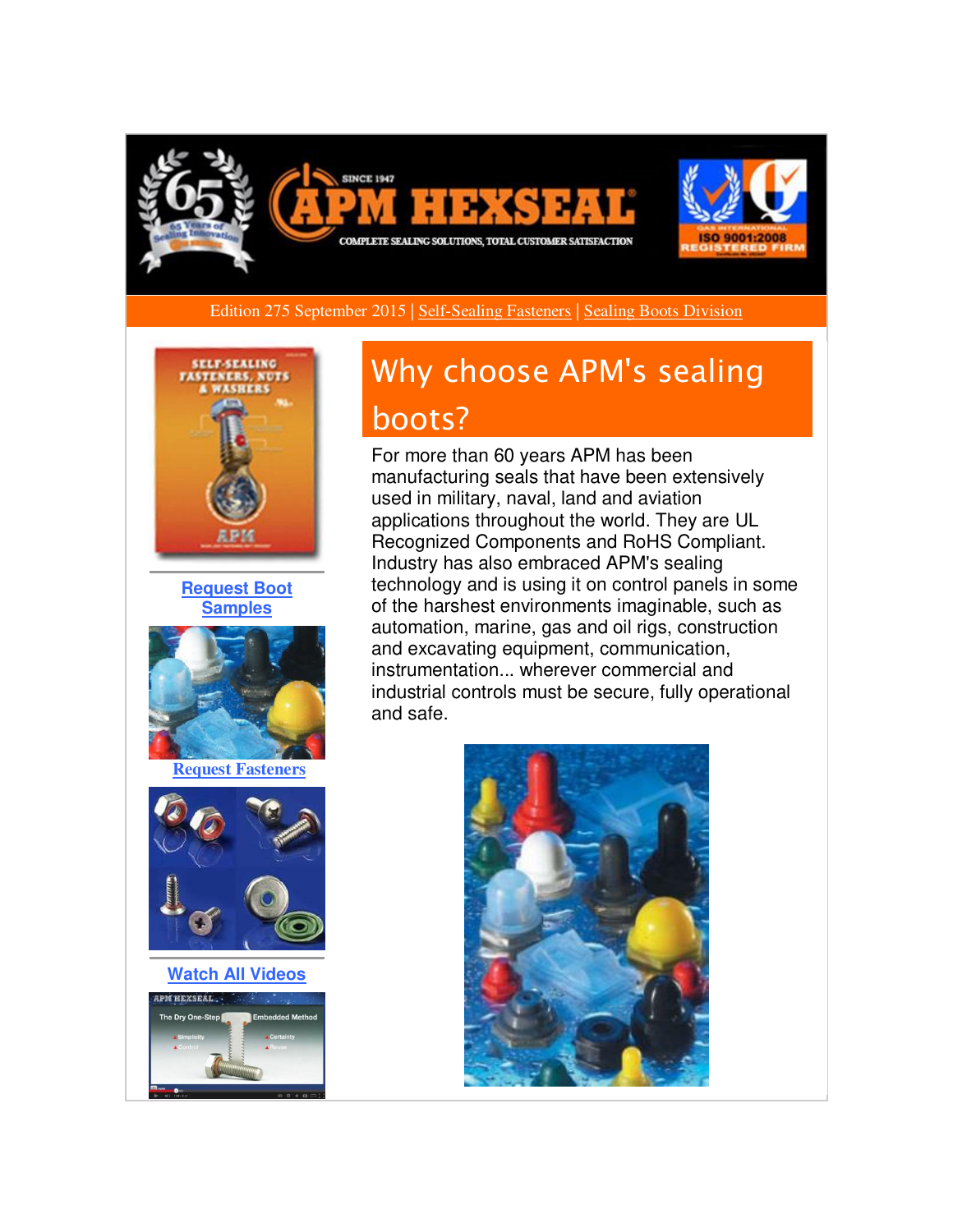

#### [Download Literature](http://r20.rs6.net/tn.jsp?f=001M4OQXkQGMl21ZwgwjB_8o-j1oE7J-aqJ2MtT3UFcfSWK7Xsy2_-0bl-EE_m0SyBG0Vrrj_Siv_bCpYAvpmTzBUs1TMsVcOJNHOHhtqCcHwmv7G0Le2D2exMmScnq8TSh0x4PqaG6_kDCEFonEaNOmqwloxVcoD26nm0LXvtygVWykAsuXVxW5SzaxX5QBetBs0kmSyqK6TUq9JnXctrtDEwjkZOy-Ad9bxyFcWeJ6k55Y8WH4UgMOqwYn-KIaCoGU7abBqY2j6zMzybiicOG0N8g-nU_Fu_-LcRgN6blHJvw-HWdxdh9NAnCpmpQ9TFIUlvESXijhckkDd8aKhlDakA0mlYHz3P-&c=rnxUNEM9l4aU4CsqKbML2iwqXd6QlMdj6XVLLg01kIbBj0MkOgNpqA==&ch=3YtUgKZiJ8UBbgZb09JRray12J3jp0F35ykNocPUAwULkyU5TPdUXQ==)





#### **Toll Free:**  800-498-9034

**Email:** [info@apmhexseal.com](mailto:info@apmhexseal.com)

| Join our mailing list   |
|-------------------------|
| Follow us on Facebook   |
| Join our group Linkedin |
| Follow us on Twitter    |



## What makes these seals special, and how do they work?

There are sealing boots for toggle, push button, rotary, and rocker devices with configurations matching the most popular brands switches. The vast majority of boots are fabricated in highperformance silicone rubber with a molded-in mounting-nut that replaces the original switches mounting exterior nut. Other elastomeric materials are also available to match specific environmental chemical exposures. These UL Recognized Component boots are precision engineered, with special care taken to maintain uniform consistency and performance. For example, many of the toggle boots are designed with an inner secondary seal offering additional protection should the exterior be compromised by a puncture or tear.

### **High-performance silicone features:**

- Extreme elongation
- High actuation life (up to 100,000 operations and beyond)
- Wide operating temperature range (-94°F to +400°F (-70°C to +204°C)



APM Hexseal boots are molded and ovenaged which is an effective method to reduce silicone out gasing to an absolute acceptable